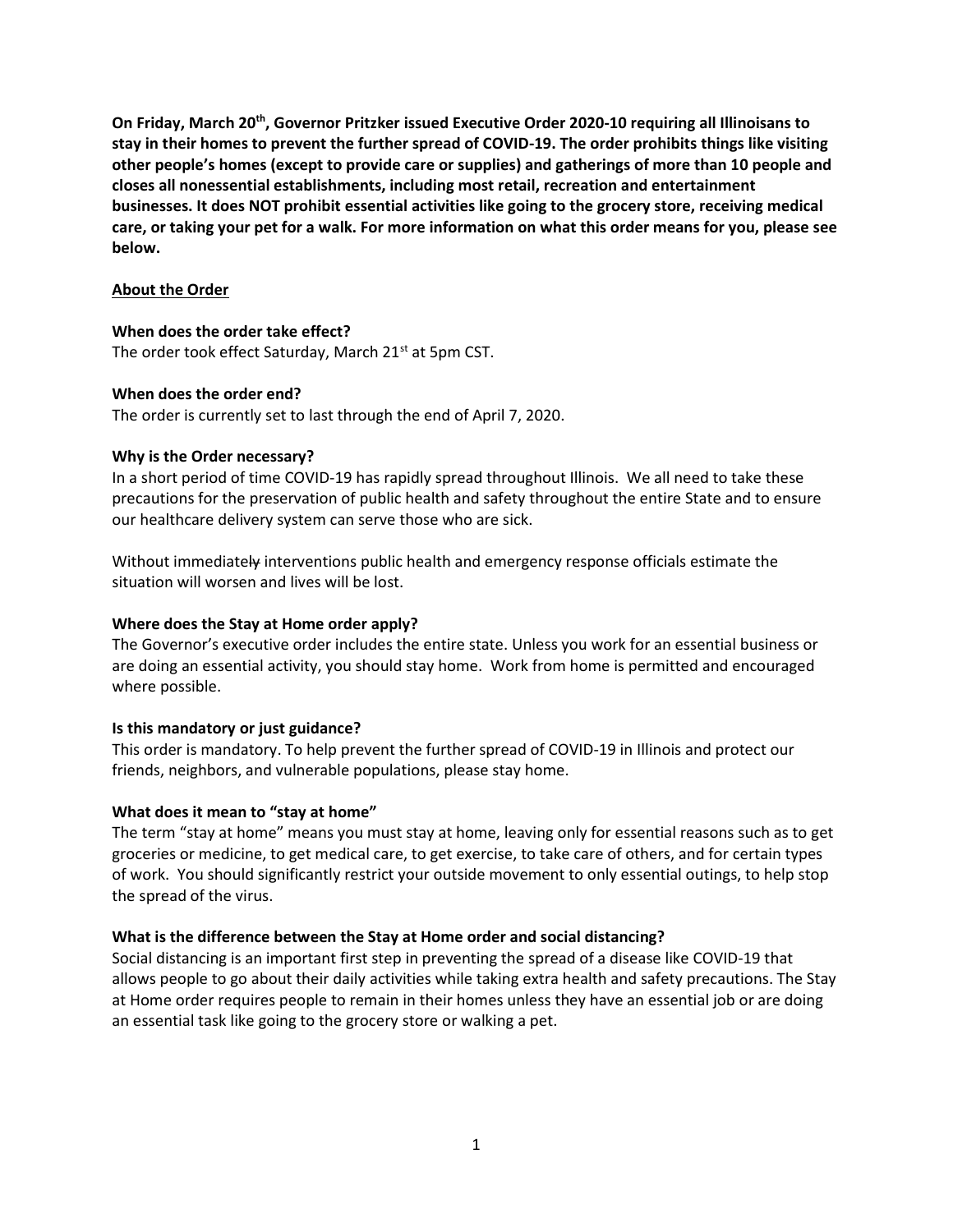# Enforcement

## How will this order be enforced?

Staying home is critical to reducing the spread of COVID-19 in your community. Illinois State Police will work with local law enforcement to enforce this order but adhering to the order will save lives and it is the responsibility of every Illinoisan to do their part. Law enforcement is more likely to intervene if they witness or receive reports of:

- crowds of people gathering, especially if packed closely together or not social distancing
- flagrant violation such as a bar or restaurant having a room full of customers eating in, or a movie theater continuing to operate
- employees being asked to report to work in-person where the business is not supposed to be open or appropriate social distancing precautions are not taking place

## Will the Illinois National Guard be enforcing this order?

No. The Illinois National Guard will be supporting logistics, transportation, and medical response efforts. The Guard will not be enforcing this order.

# I need to leave my house for an allowed reason. How will the police know I'm allowed to be outside my house?

No one should be asking you where you are going, and it is fine for people to be out on their way to or from work, to be out for necessities like going to the pharmacy or getting groceries, or to be out just taking a walk. People gathering in groups over 10 may be asked why they are gathering, to practice better social distancing, or to go home. Illinoisans should abstain from all nonessential activities. Adhering to the order will save lives and it is the responsibility of every Illinoisan to do their part.

## What is an Essential Business or Operation Under the Order?

## These essential businesses, operations and related services will remain open:

- Police stations
- Fire stations
- Hospitals/clinics and healthcare operations
- Human service operations
- Community based organizations that provide meals and social services
- Jails/Prisons
- Garbage/sanitation
- Transportation, including airports, CTA and Metra
- Utilities: Water, power, gas, etc.
- Public works
- Gas stations
- Pharmacies
- Food:
	- o Grocery stores
	- o Food banks
	- o Convenience stores
	- o Restaurants for: Delivery, take-out, curbside delivery
- Banks and financial institutions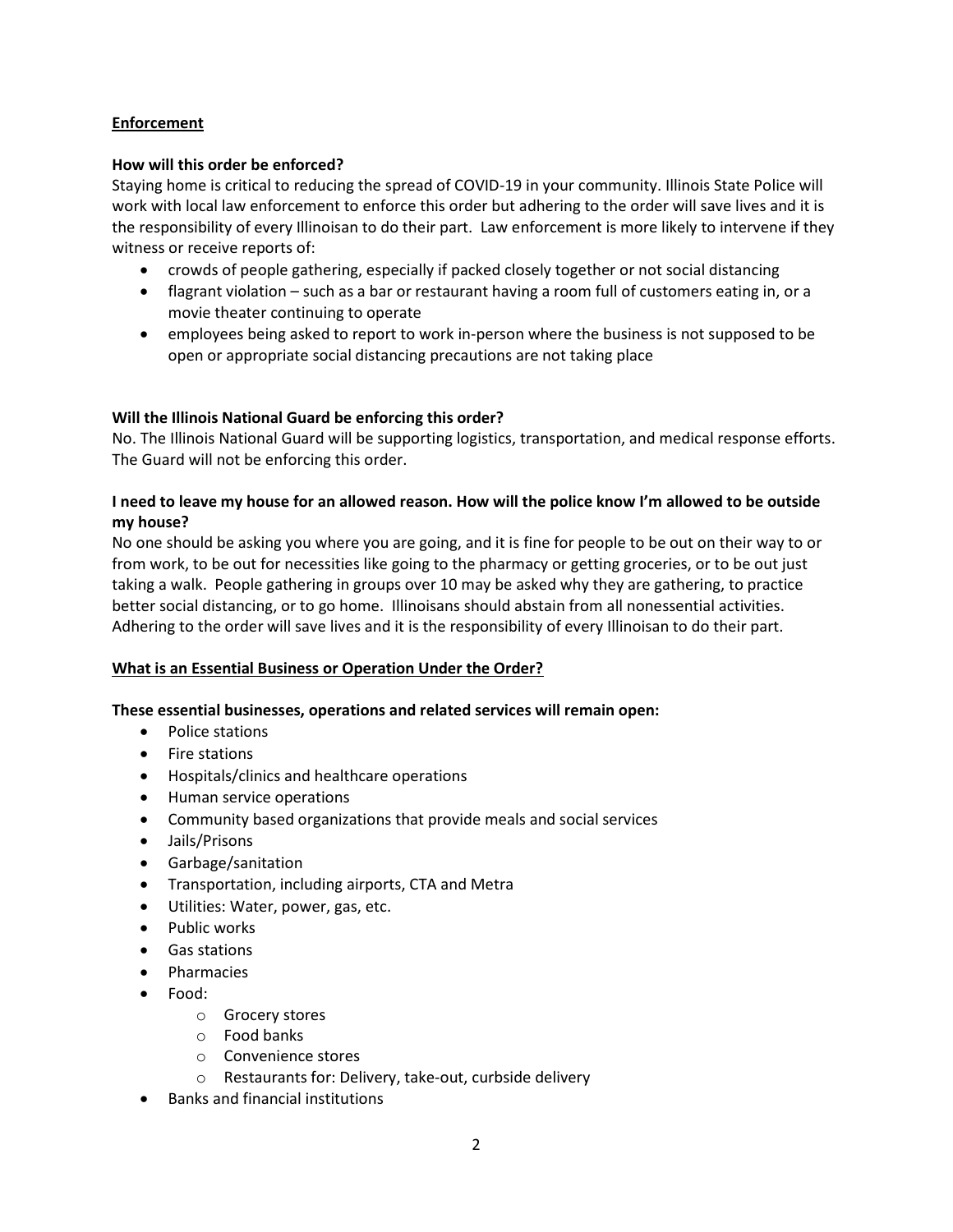- Laundromats/laundry service
- **•** Funeral services
- Hotel and lodging
- Hardware and supply stores
- Critical trades such as plumbers, electricians, exterminators, security personnel etc.
- Post offices and other shipping services

A full list can be found in the executive order at **coronavirus.illinois.gov** 

### What if I am unsure whether my business should be open or closed?

Essential businesses will remain open during the Stay at Home order to provide services that are vital to the lives of Illinoisans. Those businesses include, but are not limited to, pharmacies, certain government offices, day care centers that provide care for the children of essential employees, and restaurants providing take-out meals. If you work for an essential business, you should continue to practice social distancing and should stay at home outside of work hours. If you believe your business is nonessential but are still being asked to show up to work, you may discuss with your employer. Businesses and employees with questions can call the Department of Commerce and Economic Opportunity COVID-19 hotline at 1-800-252-2923 or email CEO.support@illinois.gov.

### What Am I Permitted to Do?

### Can I visit friends and family?

For your safety, as well as the safety of those in your community, you should remain at home to help fight the spread of COVID-19. You may visit family members or friends who need medical or other essential assistance, such as ensuring an adequate supply of food or medicine.

#### Can I leave home to exercise?

Yes. Outdoor exercise like running or taking a walk is perfectly acceptable; however, exercise gyms, fitness centers and associated facilities will be closed to reduce the spread of coronavirus. While exercising outside, you should still practice social distancing by running or walking at least six feet away from other people.

#### Can I go out to do laundry?

Yes. Laundromats, dry cleaners and laundry service providers are considered essential businesses that will remain open.

#### What about religious activities?

The Executive Order does limit gatherings to no more than ten people and requires social distancing. At the same time, the Executive Order does not otherwise prohibit religious activities and specifically allows religious organizations to provide food, shelter, and social services, and other necessities of life, to its congregants and needy individuals. Religious organizations are permitted to conduct services and prayer online.

# What about funeral services?

Funeral, mortuary, and related services are designated as essential businesses and operations. All funeral services, including those with more than 10 attendees, must ensure adequate social distancing,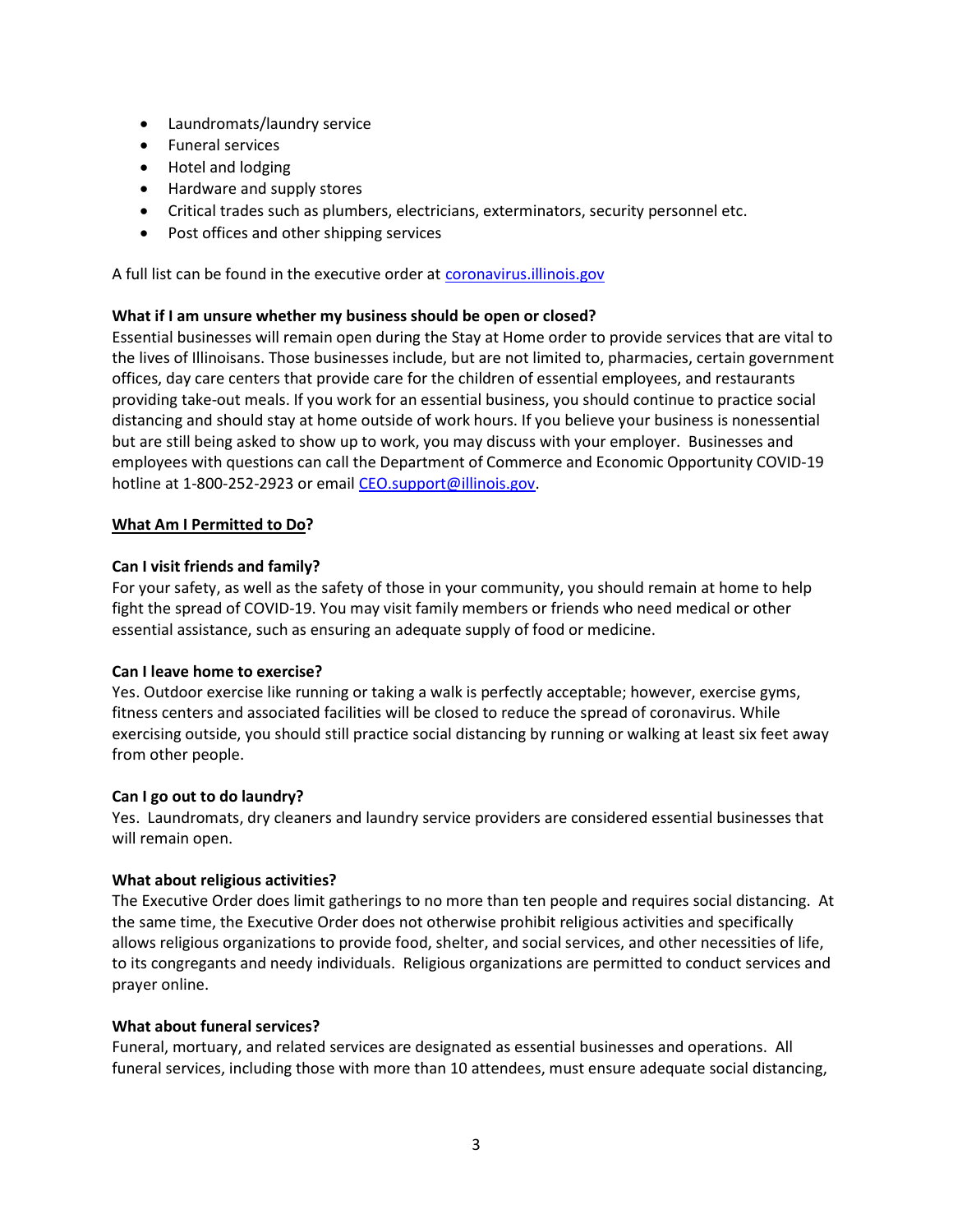taking into account the space of the facility where the service is held, whether it is indoors or outdoors, etc.

## What will be open during the duration of the order?

### Will grocery stores be open?

Yes, essential businesses, operations and related services will still be operational including, but not limited to:

- o Grocery stores
- o Gas stations
- o Pharmacies
- o Police stations
- o Fire stations
- o Hospitals, clinics and healthcare operations
- o Garbage/sanitation
- o Public transportation
- o Public benefits (i.e. SNAP, Medicaid) hotlines

A full list can be found in the executive order at coronavirus.illinois.gov

### Can I order food/groceries?

Yes, grocery delivery will be available as well as meal-delivery, drive through, and take-out options.

### Will liquor and cannabis stores be open?

Yes. Items will be for sale only for off-site consumption and while purchasing social distancing should be practiced.

#### Are car dealers essential services?

Car dealerships may stay open for repair and parts. Showrooms should be closed, but car dealers may remain open for individuals who need to buy a car for essential travel to arrange an appointment. For further guidance, please call DCEO's helpline 1-800-252-2923 or CEO.support@illinois.gov.

## Are landscaping projects allowable?

Many landscape projects will fit under an exemption such as construction, agriculture, or public works. Outdoor landscape projects generally will provide for good social distancing that poses little risk of transmission, but it still is important to ensure the ability to wash or sanitize hands and take other precautions.

#### **Healthcare**

## How can I get medical care if I need it?

If you are feeling sick, call your doctor, a nurse hotline, any telehealth hotline set up specifically for COVID-19 or an urgent care center. If you are experiencing symptoms or are currently in isolation, you should stay at home and follow the guidelines provided by your physician. Do not go to an emergency room unless necessary. Nonessential medical care like eye exams and teeth-cleaning should be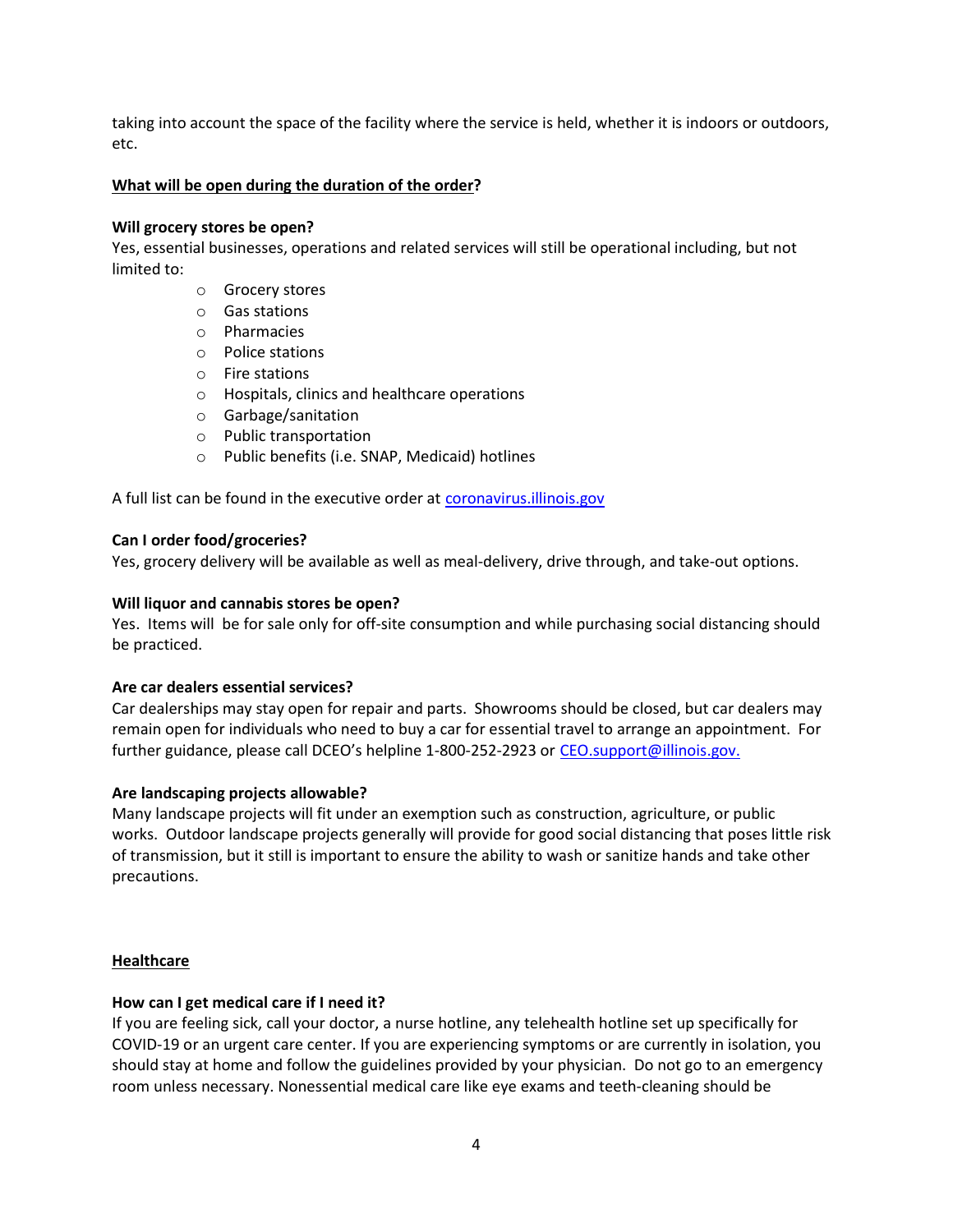postponed. When possible, healthcare visits should be done remotely. Contact your healthcare provider to see what tele-health services they provide.

### Can I get a prescription filled or other healthcare needs?

Yes. Pharmacies and other medical services will remain open. You should request for your prescriptions to be delivered to your home if that is possible.

## What is the guidance for individuals with intellectual and developmental disabilities?

State Operated Developmental Centers, Intermediate Care Facilities for Individuals with Developmental Disabilities and Community Integrated Living Arrangements will continue to provide care. All in-home direct care staff are considered essential staff and should continue to support individuals in the home setting.

If you have any specific questions about your support and services, please reach out to your provider or Individual Service Coordination (ISC) Agency. To receive updated information on DDD services, please sign up for our email database, or to update your contact and service information, please visit www.DDD.Illinois.gov .

## Transportation

## Will public transportation and ridesharing be available?

Public transportation and ridesharing should be used for essential travel only. When possible, walk or drive yourself.

## Will roads in Illinois be closed?

No, the roads will not be closed in Illinois. You should only travel if it is essential to your work or health.

## Can I take a flight out of state?

Yes, but planes and any other form of travel should only be used for essential purposes.

## What if my home is not a safe environment?

If it is not safe for you to remain home, you are able and urged to find another safe place to stay during this order. Please reach out so we can help. You may call the domestic violence hotline at 1-877-863- 6338 or contact your local law enforcement.

## What About Vulnerable and Children Populations

## What about homeless people who can't stay at home?

The order does not apply to people experiencing homelessness. State agencies are partnering with community organizations to provide funding and resources to ensure our homeless population has safe shelter.

## Can I leave home to take care of an elderly or sick family member or friend?

Yes. Please be sure to practice social distancing and wash your hands frequently. Elderly people and people with suppressed immune systems are at heightened risk for contracting COVID-19.